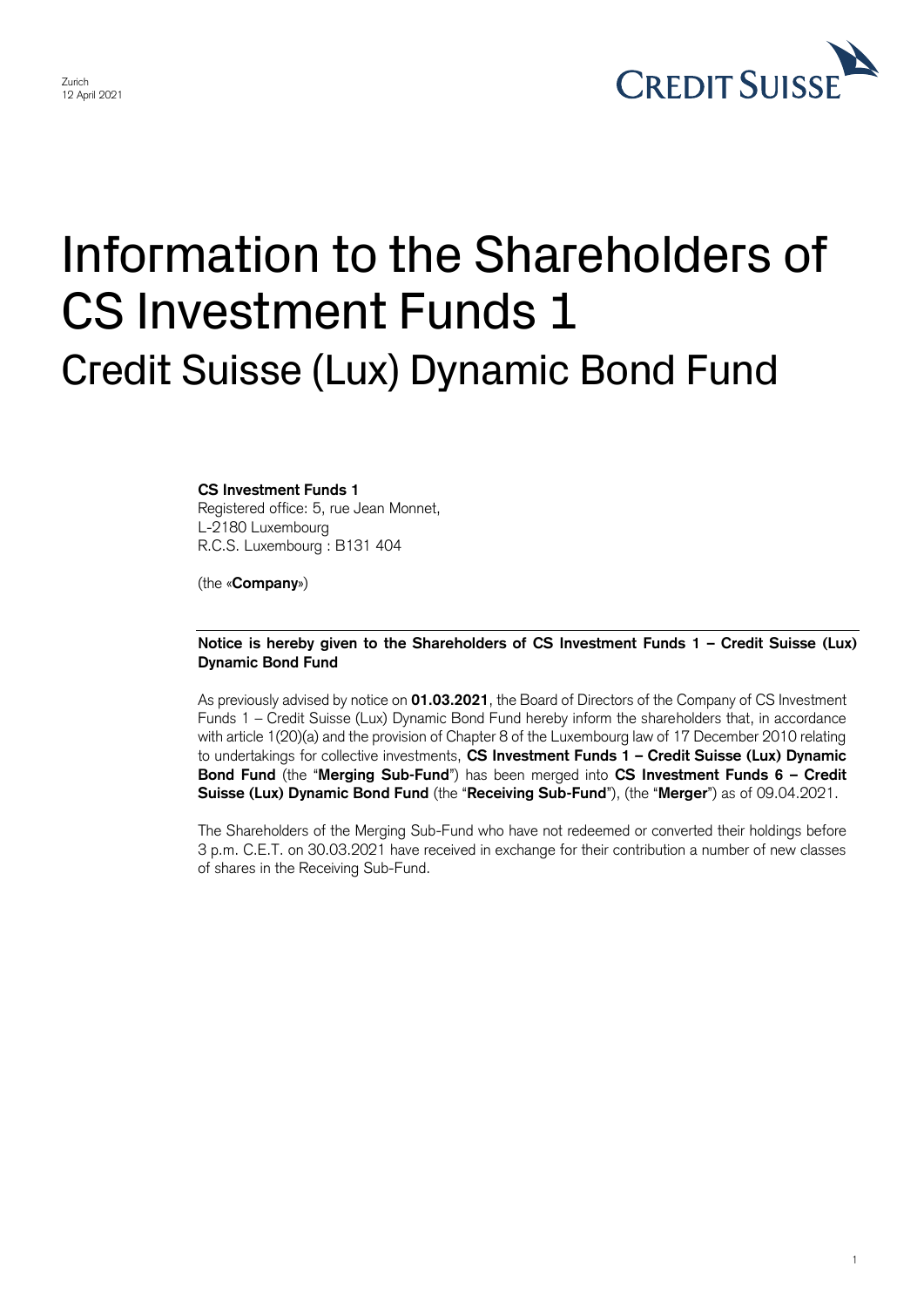This exchange has been based on the net asset values per share of the Merging Sub-Fund calculated on 9.04.2021 and based on the closing prices as of 08.04.2021, as follows:

| <b>Merging Sub-Fund:</b><br><b>CS Investment Funds 1</b><br><b>Credit Suisse (Lux) Dynamic Bond Fund</b> |                                        | <b>Receiving Sub-Fund:</b><br><b>CS Investment Funds 6</b><br>Credit Suisse (Lux) Dynamic Bond Fund |                          |
|----------------------------------------------------------------------------------------------------------|----------------------------------------|-----------------------------------------------------------------------------------------------------|--------------------------|
| <b>Share Class</b><br>(Currency)                                                                         | <b>Value per Share</b><br><b>Class</b> | Corresponding<br><b>Share Class</b><br>(Currency)                                                   | Value per Share received |
| Class B (USD)<br>LU1120824096                                                                            | 123.700757                             | Class B (USD)<br>LU2279889674                                                                       | 123.700757               |
| Class BH (CHF)<br>LU1435227506                                                                           | 104.820770                             | Class BH (CHF)<br>LU2279889831                                                                      | 104.820770               |
| Class BH (EUR)<br>LU1120824179                                                                           | 110.492665                             | Class BH (EUR)<br>LU2279889757                                                                      | 110.492665               |
| Class CBH (EUR)<br>LU1546464188                                                                          | 104.798023                             | Class CBH (EUR)<br>LU2279890094                                                                     | 104.798023               |
| Class DAP (USD)<br>LU2057893328                                                                          | 1,104.045465                           | Class DAP (USD)<br>LU2279890177                                                                     | 1,104.045465             |
| Class DBP (USD)<br>LU1303401217                                                                          | 1,281.065638                           | Class DBP (USD)<br>LU2279890334                                                                     | 1,281.065638             |
| Class EB (USD)<br>LU1120824252                                                                           | 127.171691                             | Class EB (USD)<br>LU2279890417                                                                      | 127.171691               |
| Class EBH (CHF)<br>LU1253098104                                                                          | 109.007881                             | Class EBH (CHF)<br>LU2279890680                                                                     | 109.007881               |
| Class EBH (EUR)<br>LU1120824336                                                                          | 113.711193                             | Class EBH (EUR)<br>LU2279890763                                                                     | 113.711193               |
| Class IB (USD)<br>LU1120824419                                                                           | 126.928320                             | Class IB (USD)<br>LU2279891498                                                                      | 126.928320               |
| Class IBH (CHF)<br>LU1120824500                                                                          | 110.523416                             | Class IBH (CHF)<br>LU2279892389                                                                     | 110.523416               |
| Class IBH (EUR)<br>LU1120824682                                                                          | 113.140456                             | Class IBH (EUR)<br>LU2279893783                                                                     | 113.140456               |
| Class UB (USD)<br>LU1147757626                                                                           | 122.937494                             | Class UB (USD)<br>LU2279895218                                                                      | 122.937494               |
| Class UBH (CHF)<br>LU1235128805                                                                          | 107.938137                             | Class UBH (CHF)<br>LU2279896968                                                                     | 107.938137               |
| Class UBH (EUR)<br>LU1147757972                                                                          | 109.992139                             | Class UBH (EUR)<br>LU2279897933                                                                     | 109.992139               |

 Shareholders of the Receiving Sub-Fund should note that the new prospectus of CS Investment Funds 6 (the "**Company**"), the relevant Key Investor Information Documents and the latest annual and semi-annual reports as well as the articles of incorporation may be obtained free of charge in accordance with the provisions of the prospectus at the registered office of the Company or on the internet at [www.credit-suisse.com.](http://www.credit-suisse.com/)